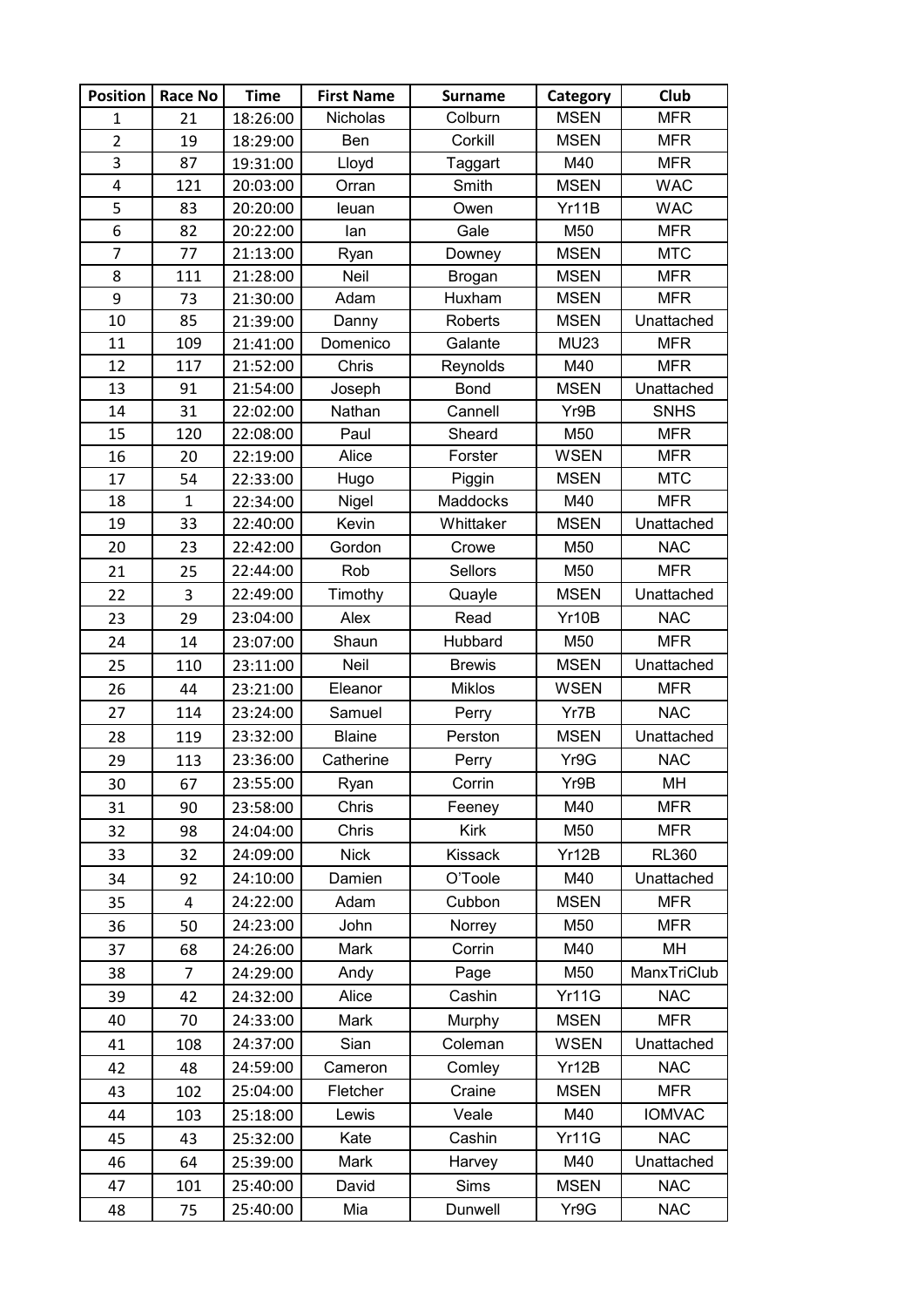| <b>Position</b> | <b>Race No</b> | <b>Time</b> | <b>First Name</b> | <b>Surname</b> | Category        | Club          |
|-----------------|----------------|-------------|-------------------|----------------|-----------------|---------------|
| 49              | 28             | 26:01:00    | Hugo              | Langerman      | <b>MSEN</b>     | Unattached    |
| 50              | 45             | 26:08:00    | Tibor             | <b>Miklos</b>  | <b>MSEN</b>     | <b>MFR</b>    |
| 51              | 105            | 26:11:00    | Dino              | Mazzone        | <b>MSEN</b>     | Unattached    |
| 52              | 66             | 26:14:00    | <b>Mick</b>       | Wrench         | <b>MSEN</b>     | Unattached    |
| 53              | 47             | 26:16:00    | Steve             | Callaghan      | M50             | Unattached    |
| 54              | 104            | 26:17:00    | Chris             | Hodgson        | <b>MSEN</b>     | Unattached    |
| 55              | 107            | 26:18:00    | Kevin             | Costain        | <b>MSEN</b>     | <b>MFR</b>    |
| 56              | 89             | 26:23:00    | Anthony           | Killeen        | M50             | Unattached    |
| 57              | 86             | 26:24:00    | Craige            | Watson         | <b>MSEN</b>     | Let's Run     |
| 58              | 115            | 26:27:00    | Madison           | McMullan       | Yr8G            | <b>NAC</b>    |
| 59              | 11             | 26:33:00    | Sarah             | Curphey        | <b>WSEN</b>     | <b>MFR</b>    |
| 60              | 55             | 26:33:00    | Jock              | Waddington     | M50             | <b>MFR</b>    |
| 61              | 112            | 26:38:00    | Carol             | Brogan         | <b>WSEN</b>     | <b>MFR</b>    |
| 62              | 46             | 26:48:00    | Paul              | Craine         | <b>MSEN</b>     | <b>MFR</b>    |
| 63              | 56             | 26:50:00    | Jan               | Gledhill       | W50             | <b>MFR</b>    |
| 64              | 40             | 26:52:00    | Jim               | Reid           | M40             | <b>MFR</b>    |
| 65              | 81             | 27:02:00    | David             | Griffin        | M50             | <b>MFR</b>    |
| 66              | 72             | 27:13:00    | <b>Nick</b>       | Collings       | <b>MSEN</b>     | Unattached    |
| 67              | 79             | 27:20:00    | Caroline          | Caren          | W40             | <b>MFR</b>    |
| 68              | 5              | 27:43:00    | lan               | Hughes         | M50             | <b>MFR</b>    |
| 69              | 60             | 27:43:00    | Paul Aaron        | Cannell        | <b>MSEN</b>     | Unattached    |
| 70              | 80             | 27:44:00    | Chris             | Cale           | M40             | MH            |
| 71              | 74             | 27:49:00    | Alan              | <b>Brew</b>    | <b>MSEN</b>     | <b>MFR</b>    |
| 72              | 122            | 27:50:00    | <b>Nick</b>       | Jones          | <b>MSEN</b>     | Unattached    |
| 73              | 41             | 27:50:00    | Voirrey           | Cashin         | W40             | <b>NAC</b>    |
| 74              | 8              | 27:52:00    | lan               | Ronan          | M50             | Unattached    |
| 75              | 27             | 27:54:00    | Lee               | Alstead        | M50             | <b>MFR</b>    |
| 76              | 76             | 27:54:00    | John              | Dunwell        | M50             | <b>NAC</b>    |
| 77              | 106            | 28:00:00    | Will              | Costain        | MSEN            | MFR.          |
| 78              | 30             | 28:12:00    | Paul              | Cannell        | M40             | <b>WAC</b>    |
| 79              | 58             | 28:14:00    | Cameron           | Dudley         | Yr10B           | Ballakermeen  |
| 80              | 49             | 28:15:00    | Kevin             | Groom          | M50             | <b>MFR</b>    |
| 81              | 62             | 28:16:00    | Lottie            | Stennett       | Yr8G            | <b>NAC</b>    |
| 82              | 116            | 28:17:00    | Tristian          | Kewley         | <b>MSEN</b>     | Unattached    |
| 83              | 36             | 28:44:00    | Rebecca           | Griffin        | W40             | <b>MFR</b>    |
| 84              | 24             | 28:51:00    | Ella              | Crowe          | Yr9G            | <b>NAC</b>    |
| 85              | 38             | 29:01:00    | Macy              | McCance        | Yr8G            | <b>SNLS</b>   |
| 86              | 97             | 29:02:00    | Amelia            | Andrasi        | <b>U15G</b>     | Unattached    |
| 87              | 51             | 29:09:00    | John              | <b>Hills</b>   | M40             | Unattached    |
| 88              | 53             | 29:32:00    | Ben               | Dunlop         | <b>MSEN</b>     | Unattached    |
| 89              | 118            | 29:37:00    | John              | Watterson      | M60             | <b>WAC</b>    |
| 90              | 22             | 29:57:00    | Peter             | Cooper         | M60             | <b>IOMVAC</b> |
| 91              | 61             | 29:59:00    | Ally              | Stennett       | W40             | <b>NAC</b>    |
| 92              | 93             | 30:04:00    | Rebecca           | Kelly          | W40             | <b>MFR</b>    |
| 93              | 12             | 30:05:00    | Makenzie          | Quirk          | U15B            | Unattached    |
| 94              | 69             | 30:08:00    | Phill             | Swales         | M50             | <b>NAC</b>    |
| 95              | 10             | 30:19:00    | Maggie            | Watkins        | W <sub>50</sub> | <b>MFR</b>    |